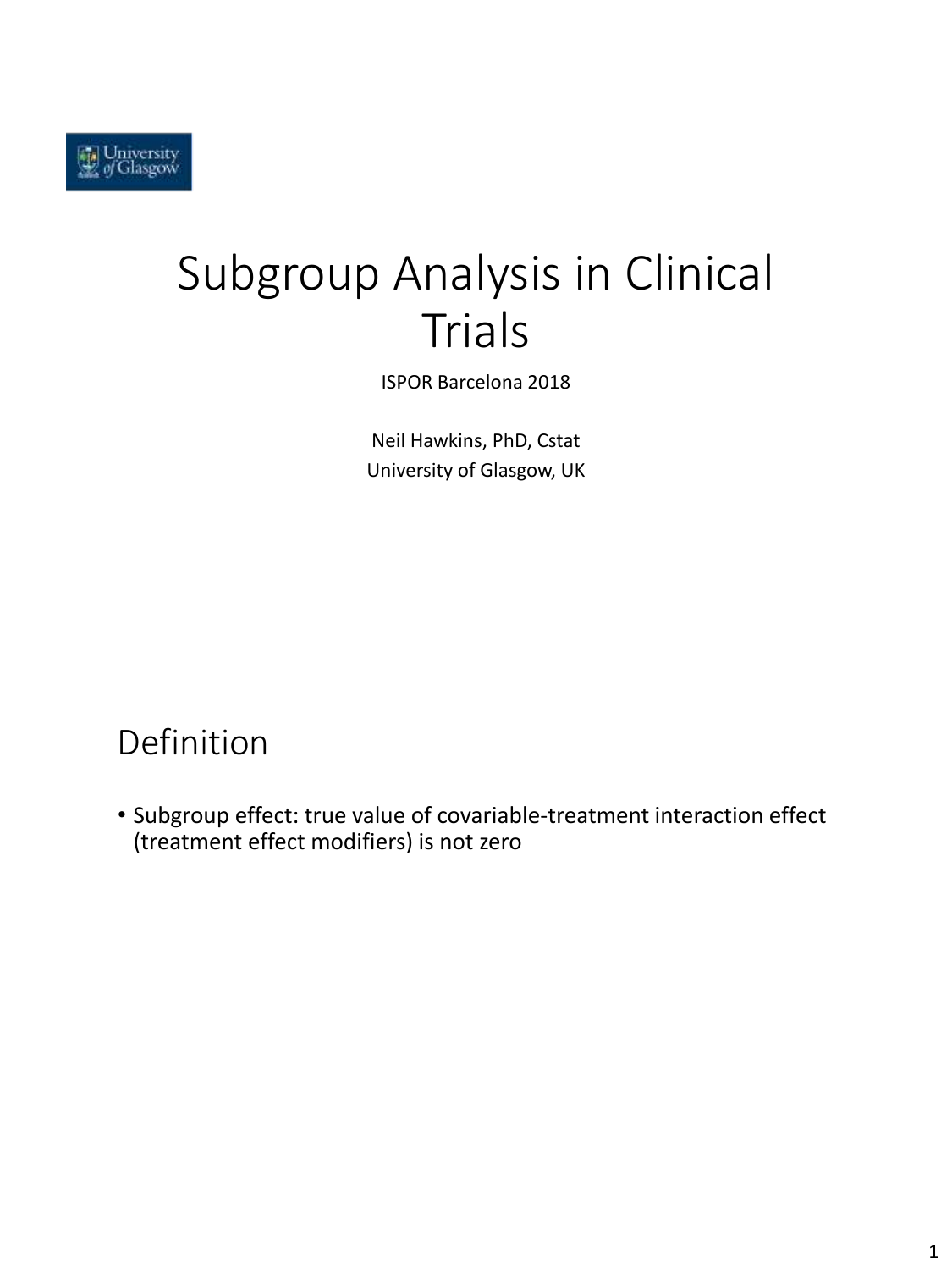### The promise:

• Subgroup analyses can potentially improve population and individual health by identifying, through subgroup analysis, treatments with favourable risk-benefit or cost-effectiveness ratios for individual patients.

All rights reserved 3

## Key challenge: multiplicity

Same data used to both identify subgroups and to estimate subgroup effects

- Unreliable inference/poor discrimination due to multiple testing
- Identified subgroup effects will be over-estimated
- Uncertainty identified subgroup effects under-estimated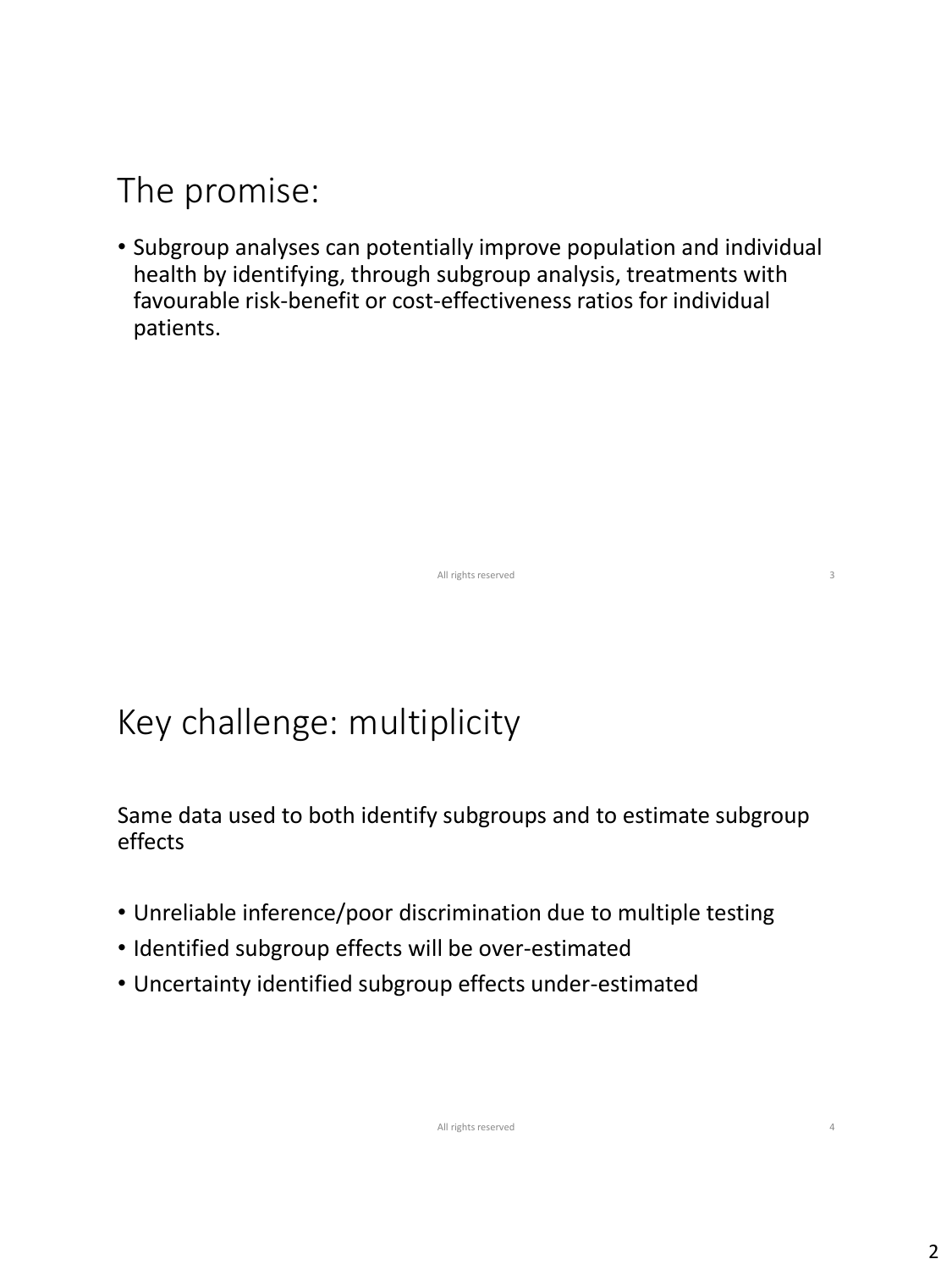### Poor discrimination

#### Simulation:

- 5 Candidate variables tested
- 4 candidate variables treatment effect not modified, no subgroup effect
- 1 "true" subgroup where treatment has no effect (substantial subgroup effect)



Bias



Threshold P-Value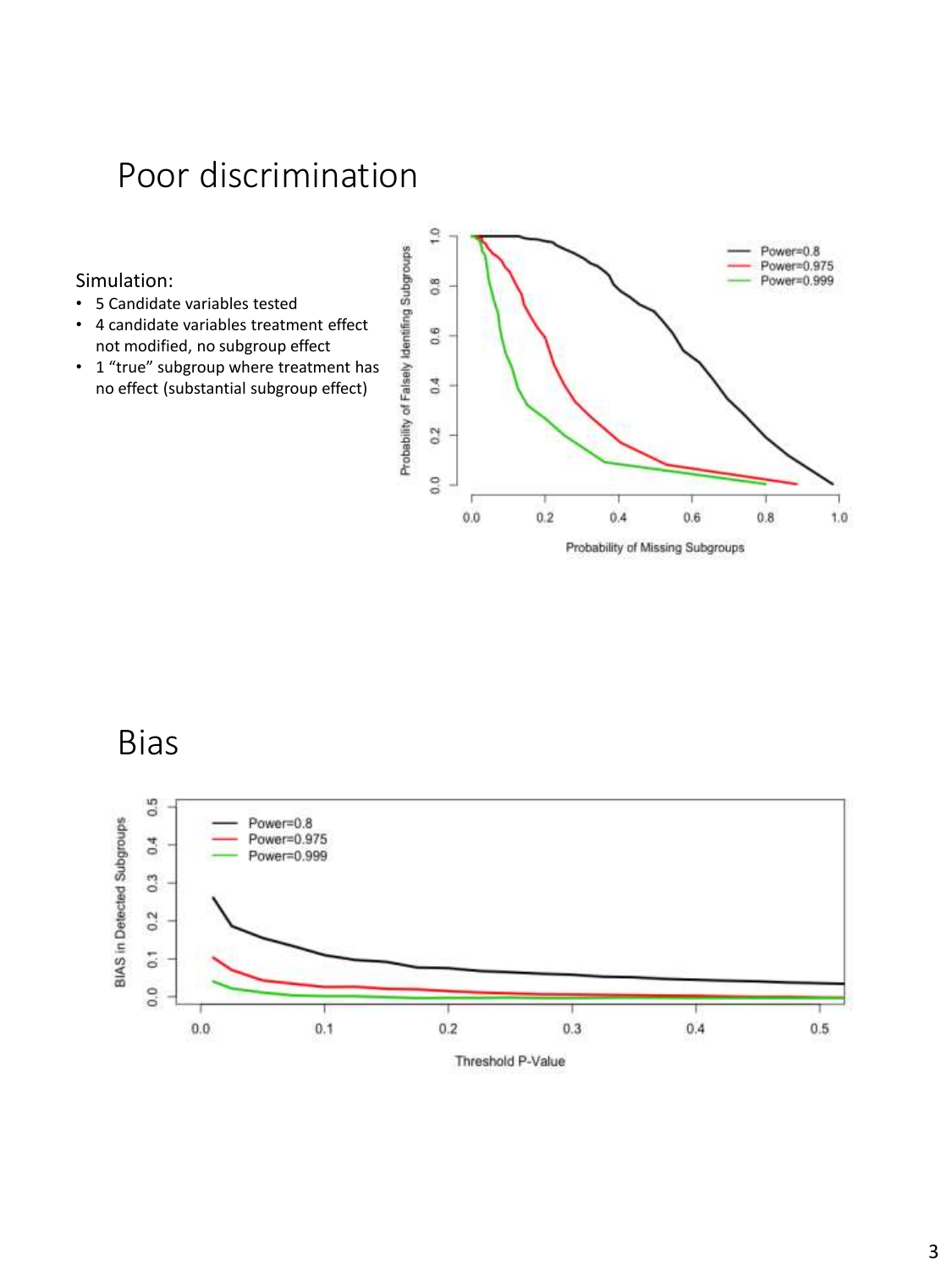### Estimation of uncertainty



### Is a subgroup effect believable? Updating criteria to evaluate the credibility of subgroup analyses

BMJ 2010; 340 doi: http://dx.doi.org/10.1136/bmj.c117 (Published 30 March 2010) Cite this as: BMJ 2010:340:c117

Xin Sun, research fellow<sup>12</sup>, Matthias Briel, senior researcher<sup>13</sup>, Stephen D Walter, professor<sup>1</sup>, Gordon H Guyatt, professor<sup>14</sup>

- 1. Reduce number of subgrouping variables tested
	- **A priori specification**
	- **Limit to a small number**
- 2. Consider the size or statistical significance of observed subgroup effects
	- **Is there a low likelihood that chance explains the effects?**
		- **Is the effect large?**
- 3. Synthesise supportive evidence
	- **Biological plausibility**
	- **Data from other endpoints / studies**

All rights reserved 8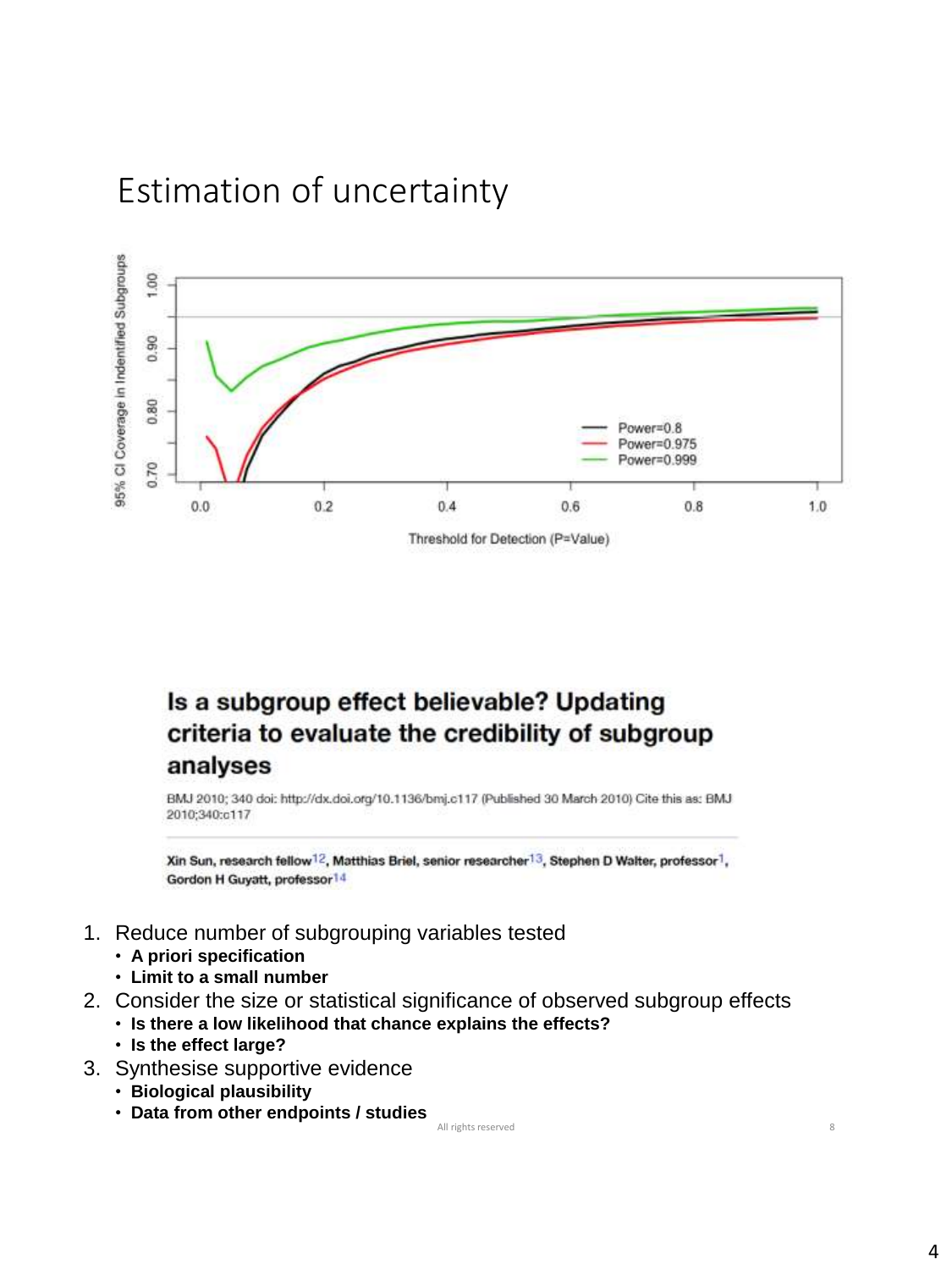Proposed criteria are neither necessary or sufficient…

Sun et al: "It is unlikely that a subgroup claim will meet either all or none of our criteria—in almost all instances, a subgroup claim will meet some but not all the criteria... Judgment about its credibility will depend on how strongly clinicians and policy makers believe the subgroup effect is real."

#### Ongoing MRC Funded Project: Development of a fully Bayesian framework for the Identification and estimation of Subgroup effects in Randomised Controlled Trials (BISECT)

- To develop, and test through simulation and case studies, a fully Bayesian statistical model for the identification and estimation of subgroup effects
	- Fixed interactions effects
	- Random Interaction Effects: Provides "shrunken" estimates of interaction effects
	- Mixture Models: Interaction effects come from either a null of non-null distribution
	- Split sample designs
	- …
- To develop and pilot web-based methods for the **formal elicitation of** *a*  **priori judgement** from "experts" regarding potential subgroup effects
- To provide guidance regarding the application of these Bayesian approaches to subgroup analysis throughout the development life cycle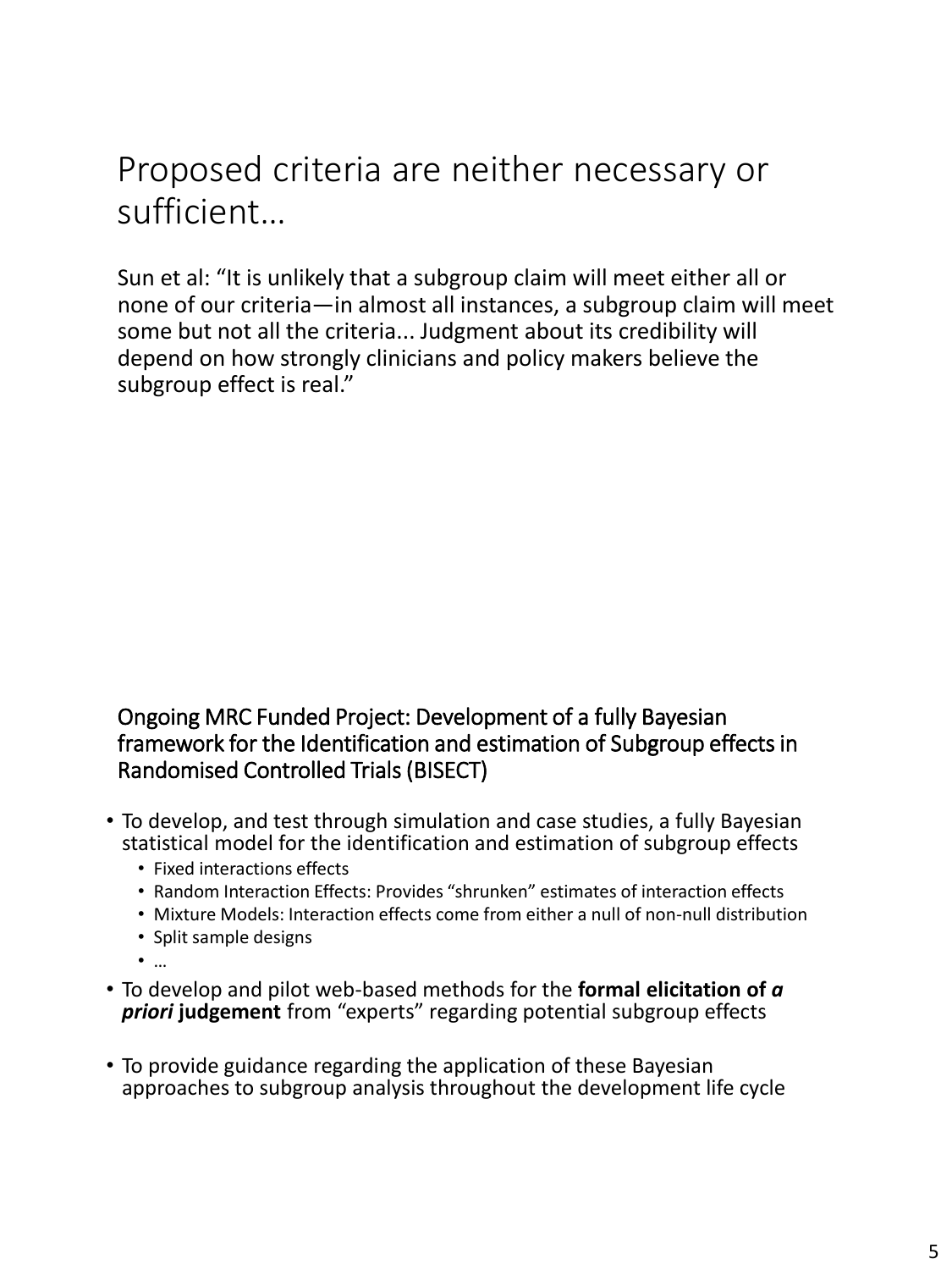### Random vs Fixed Effects Model: Discrimination



### Random vs Fixed Effects Model: Bias

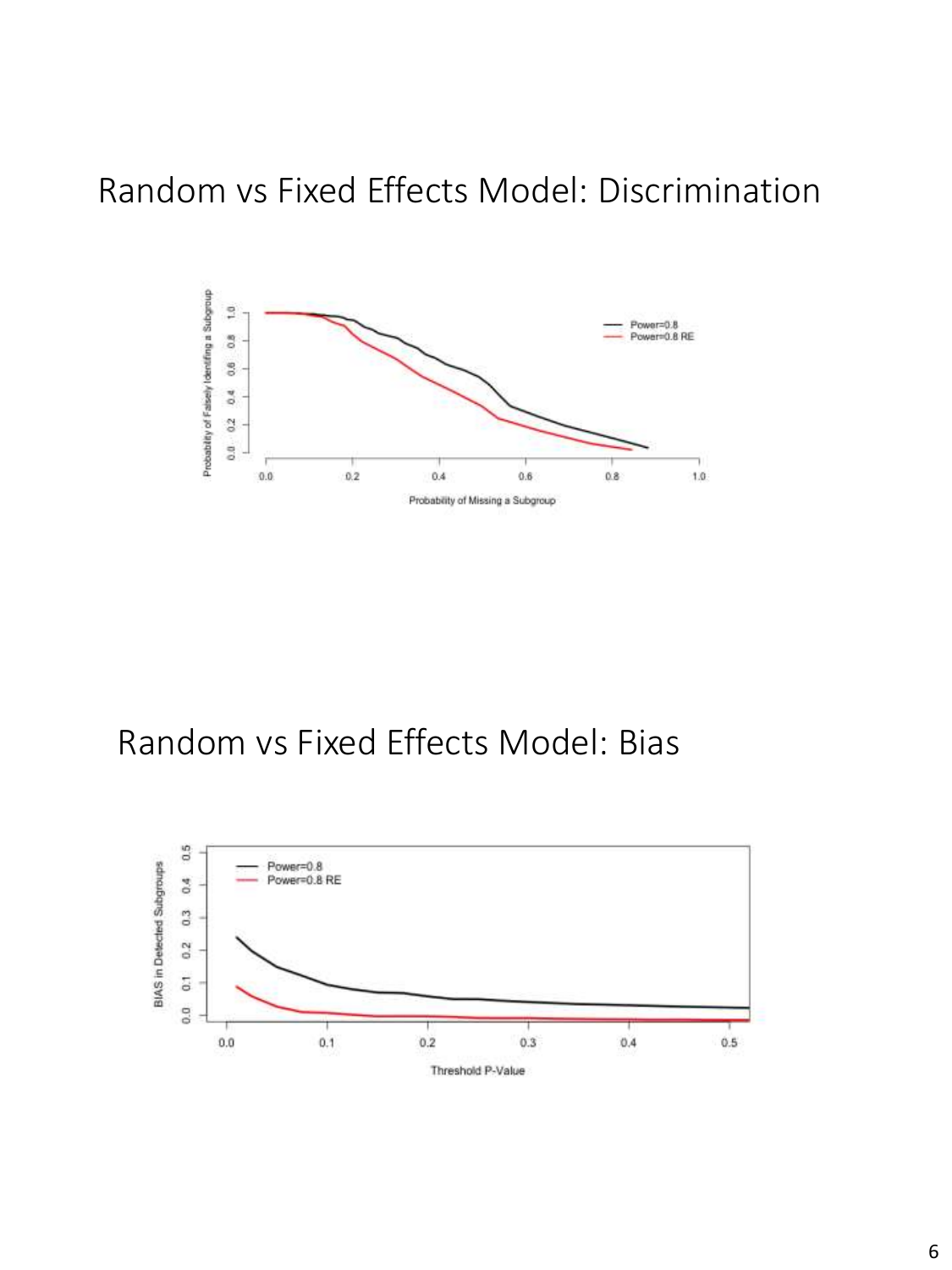### Random vs Fixed Effects Model: Uncertainty



### Three step elicitation process

- 1. Likelihood that candidate variables are treatment effect modifiers Likely / speculative / implausible
- 2. Likely direction of effect Treatment Effect greater/smaller in given subgroup
- 3 Magnitude of effects
- We will only progress to steps 2 and 3 where respondents express that they possess relevant knowledge
- At each step we record the bases for the belief:
	- Empirical observation
	- Subject area knowledge

All rights reserved 14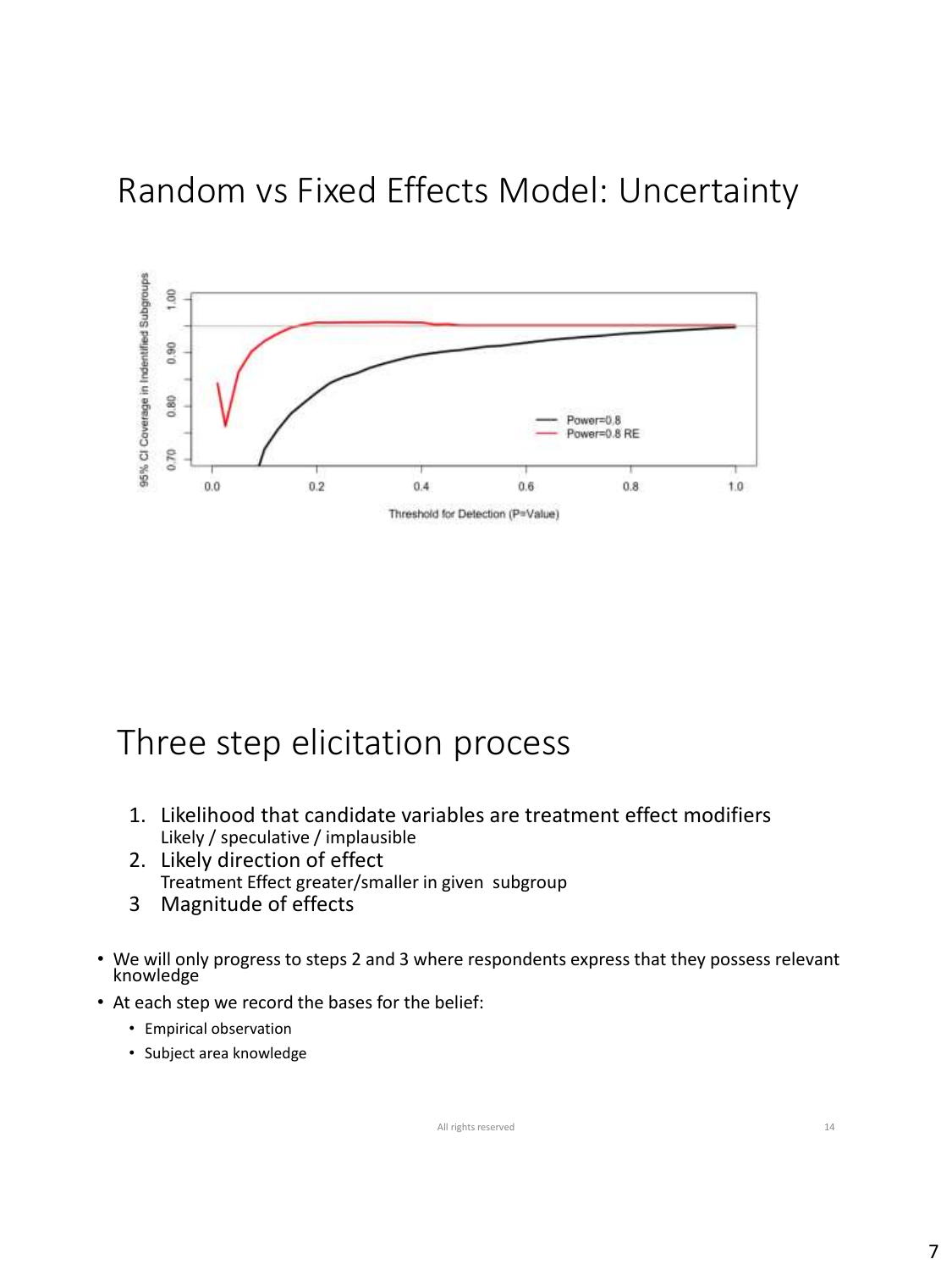### Step 3: Beliefs regarding magnitude of subgroup effects captured using Graphical Tool



### Are you a Karl, a Robert, or a Peter



8